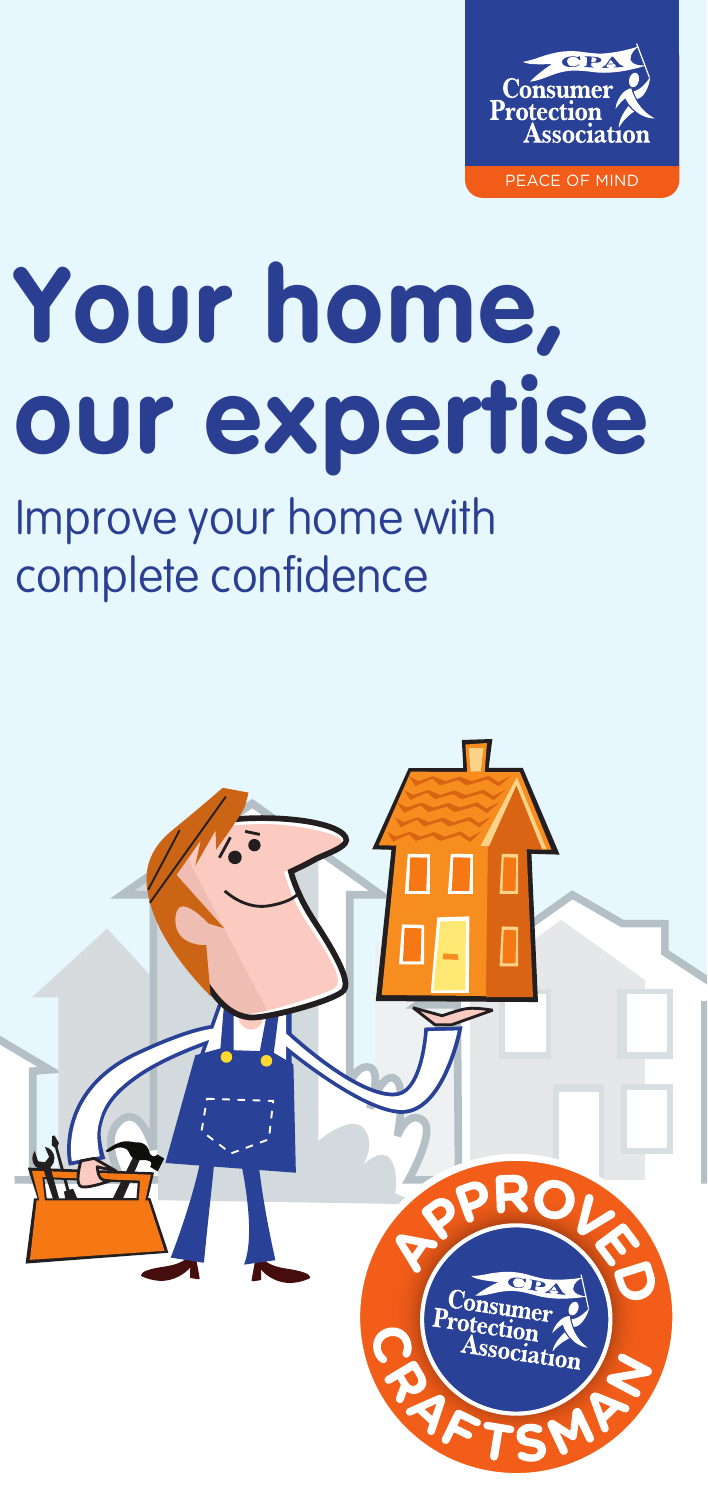Three simple steps to improve your home with complete peace of mind...

If you're thinking of improving your home, perhaps adding a conservatory, a new kitchen or installing new windows and doors, but are worried about unscrupulous traders and the quality of their work – don't worry, help is at hand.

The CPA has developed a scheme which in 3 simple steps will help you improve your home with complete confidence.

Make sure you use a CPA approved company – we have carefully selected them for their professionalism, reliablility and high quality of work.

Conditions apply: please see back for details



**To find a CPA Approved Craftsman Call 01462 850064 or visit www.thecpa.co.uk**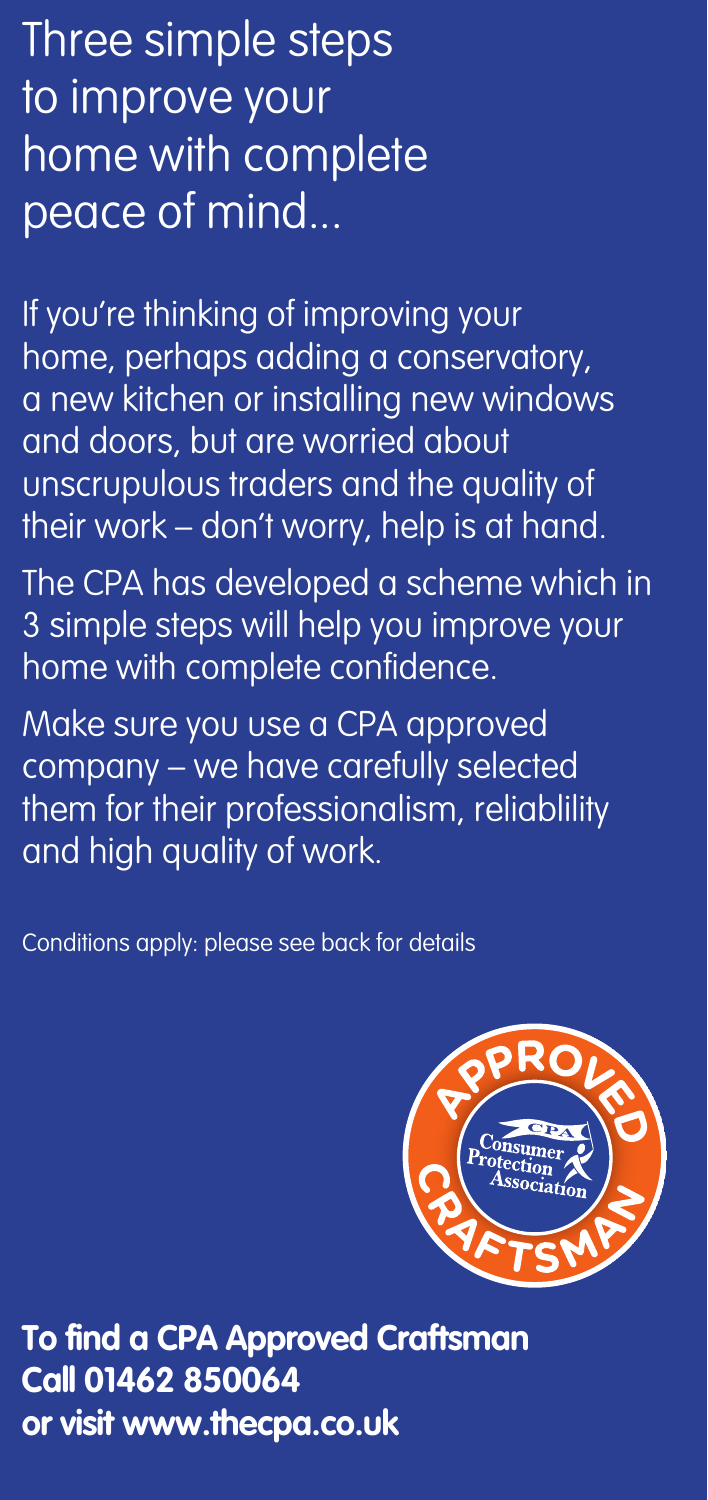#### Step 1 Step 3 Step 3 Step 3 Step 3 Step 3 Step 3 Step 3 Step 3 Step 3 Step 3 Step 3 Step 3 Step 3 Step 3 Step 3 Step 3 Step 3 Step 3 Step 3 Step 3 Step 3 Step 3 Step 3 Step 3 Step 3 Step 3 Step 3 Step 3 Step 3 Step 3 Step

# Finding a CPA Approved Craftsman

Choosing a CPA Approved Craftsman removes the stress of finding a reliable company that can deliver your home improvments to the very highest standards. The CPA approved companies undergo a rigourous selection process and can be found throughout the UK, so there's bound to be one in your area.



**Find a CPA Approved Craftsman**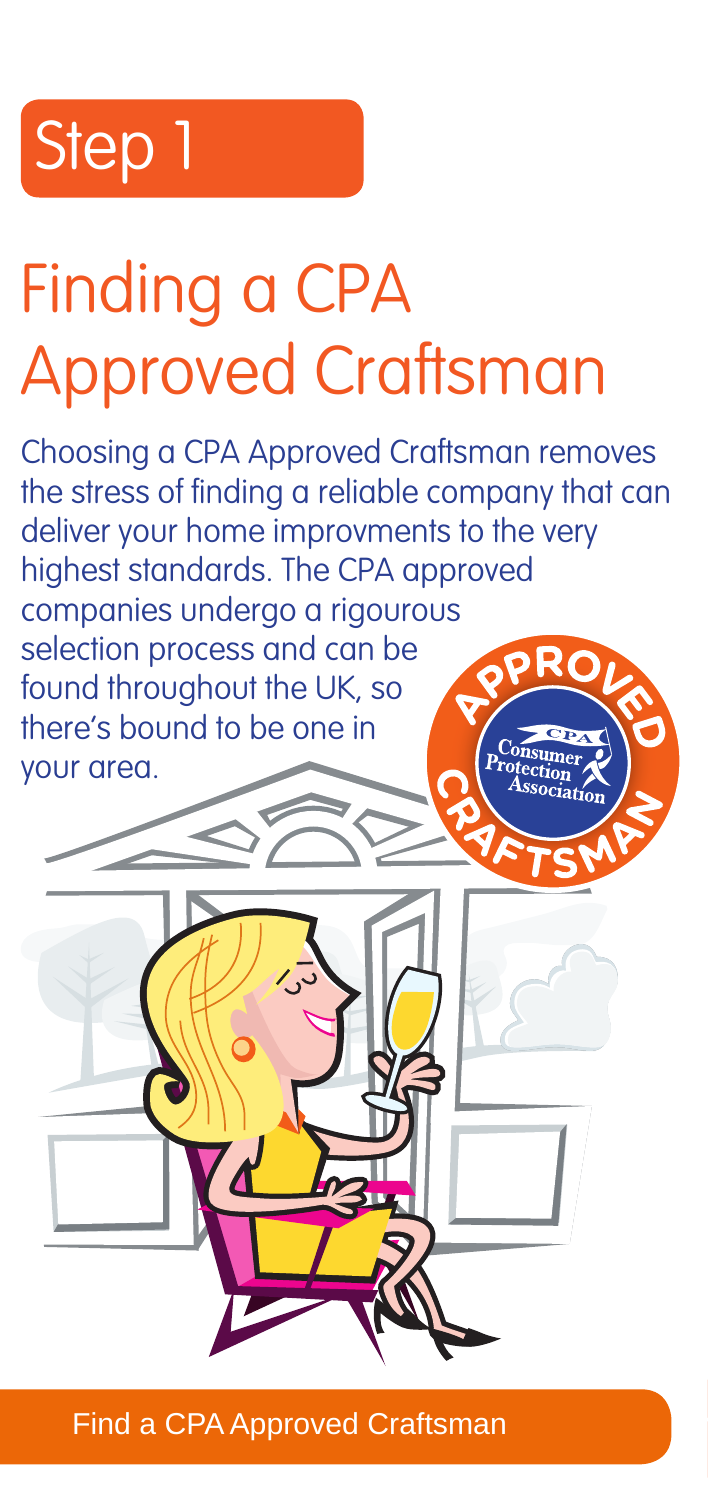### Step 2

### Guarantee the work for up to 10 years

Using a CPA Approved Craftsman also means the work is carried out by a professional providing a quality service, and once completed, you can guarantee your improvement for up to 10 years.



**Visit www.thecpa.co.uk**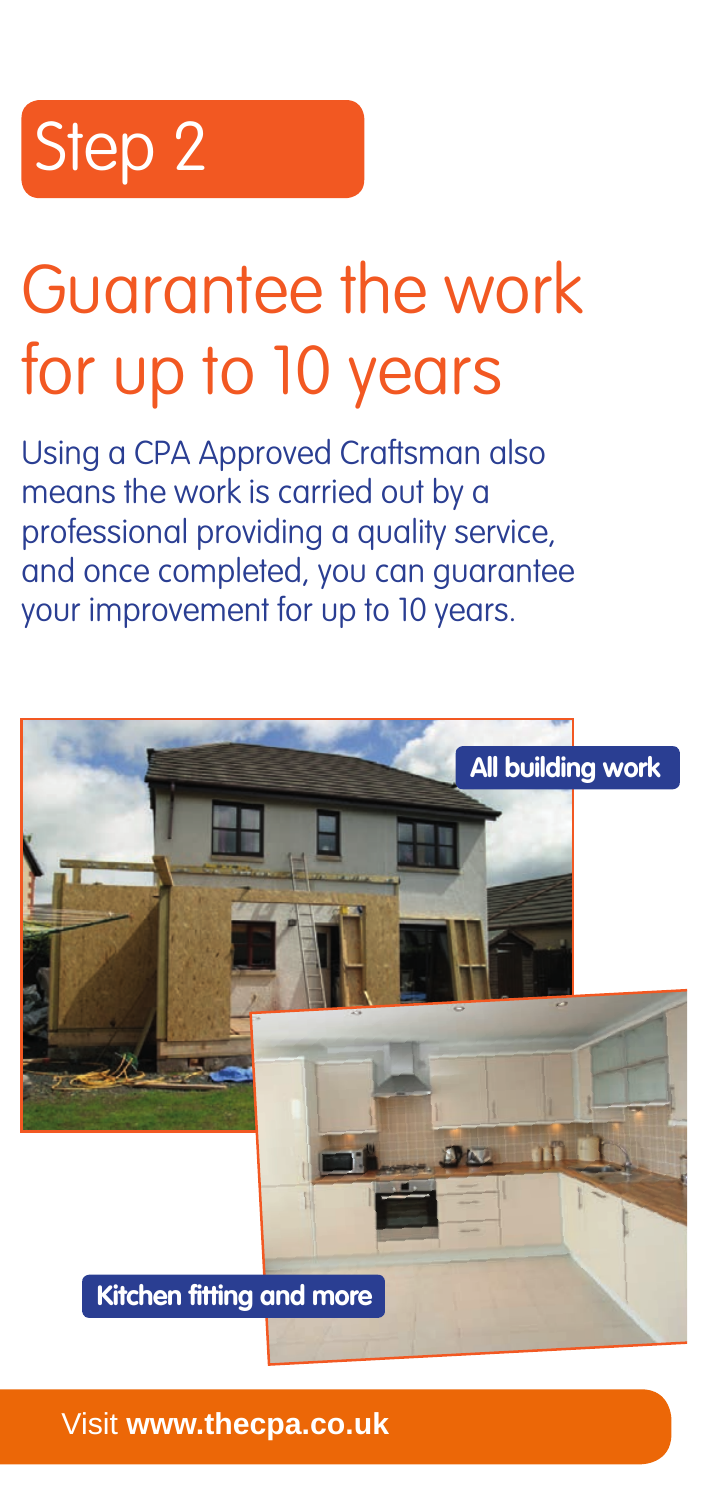#### Step 3 Step 3

# Enjoy your new home Enjoy your new home improvements improvements

All you have to do now is congratulate All you have to do now is congratulate yourself on choosing a CPA Approved yourself on choosing a CPA Approved Craftsman, relax and enjoy the Craftsman, relax and enjoy the improvements to your home, knowing improvements to your home, knowing you're fully protected. you're fully protected.





To find a CPA Approved Craftsman call **01462 850064** or visit **www.thecpa.co.uk** Call **01462 850064** To find a CPA Approved Craftsman call **01462 850064** or visit **www.thecpa.co.uk**